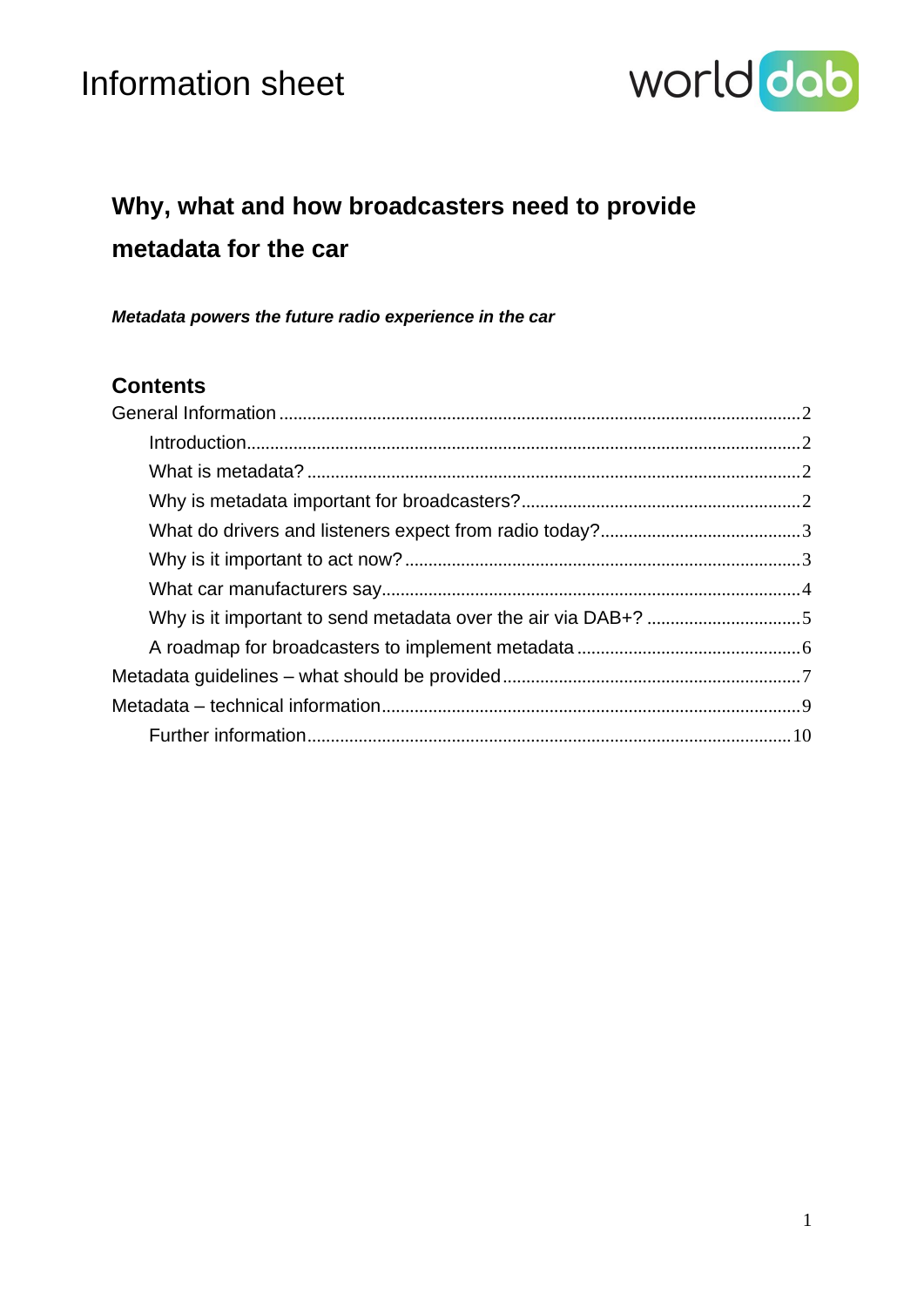

## <span id="page-1-0"></span>**General Information**

### <span id="page-1-1"></span>**Introduction**

Radio is facing increasing competition in the car. Radio has to be seen as well as heard. One of the best ways for broadcasters to secure their place on the dashboard screen is to provide metadata. Broadcasters are responsible for providing metadata into the car to ensure that their stations look as good as they sound to the driver. This information sheet will tell you what metadata is, why it's important and what you as broadcasters need to do to provide the correct metadata.

### <span id="page-1-2"></span>**What is metadata?**

## **Metadata is the text and visual information that helps provide a better user experience in the car**

Most radio stations are already producing content and metadata about their station and programmes for use on websites and in apps. Some examples are: the radio station name; logo; description; information about the current programme; presenter; artist; song; advertiser; images of the presenters; performers or products.

If you're seeing this kind of information for your station online or in apps, it should be possible to repurpose it for DAB and hybrid radio, and have it appear in the dashboard.

## <span id="page-1-3"></span>**Why is metadata important for broadcasters?**

If you do not generate and communicate metadata for the car:

- The dashboard screen could be blank with no information on your station, no branding and no easy glance information for the driver
- Your competitors will have a better in-car User Experience (UX)
- You could lose listeners over 25% of listening takes place in the car
- Incorrect station logos provided by  $3<sup>rd</sup>$  party suppliers may be shown
- A third party could potentially monetise your space in the dashboard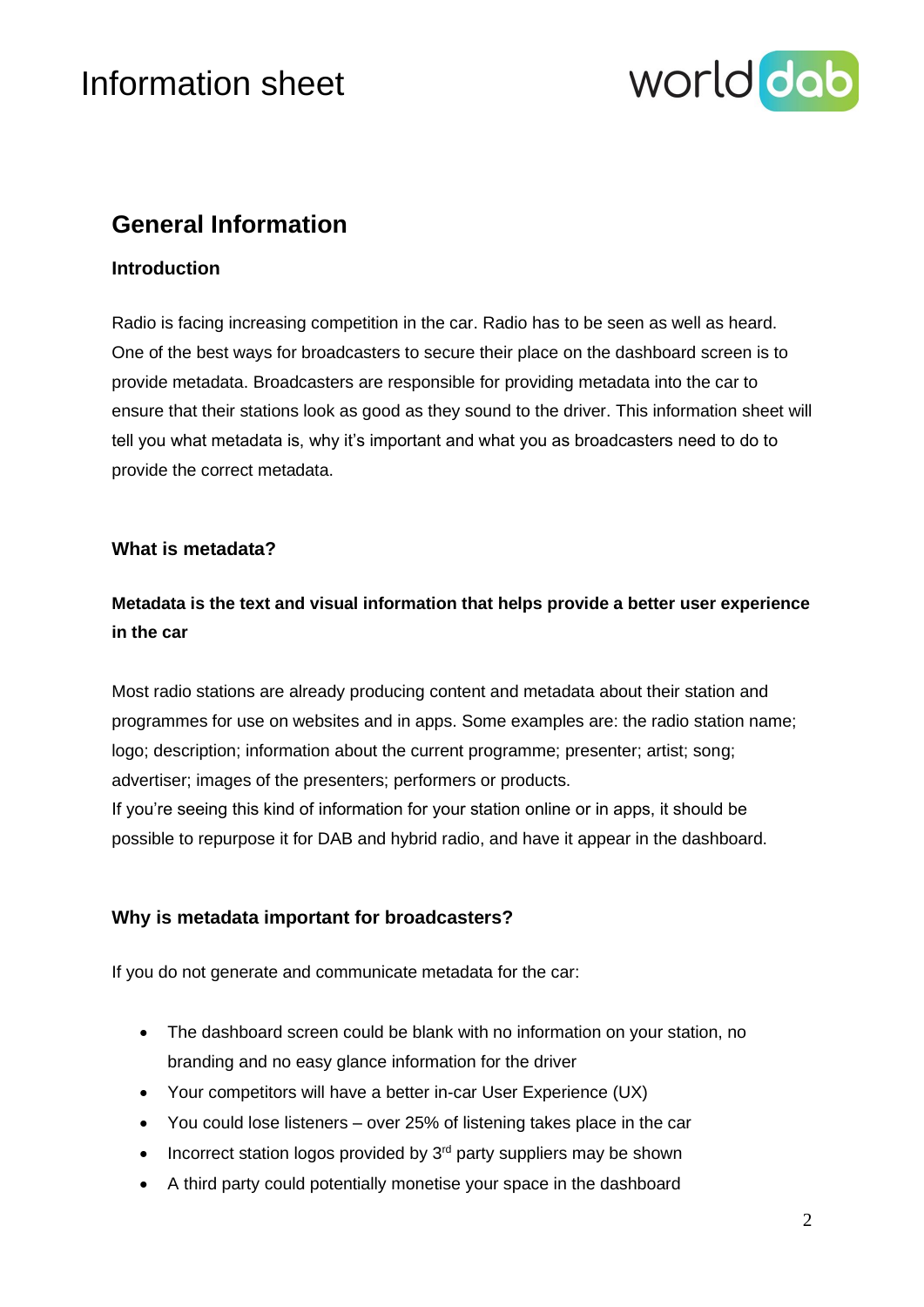

• Listeners will find it easier to get information like artist and title when they listen to songs from streaming music services.

### <span id="page-2-0"></span>**What do drivers and listeners expect from radio today?**

#### **How can the listener benefit from metadata?**

Metadata enriches the user experience for drivers, enhancing the radio audio with additional visual information delivered safely to the dashboard.

#### **Radio must compete with the intuitive look and feel of other media in the dash**

Android Auto, Apple Carplay, Spotify are all visually appealing in today's dashboard. As the big tech companies invest heavily in their user experience, these audio and music services are gaining prominence and share of the UX in the car. Radio needs to move with the times to keep up with its competitors through the better use of metadata.

### <span id="page-2-1"></span>**Why is it important to act now?**

#### **Car manufacturers need unity from the radio industry**

Car manufacturers want the radio user experience to be seamless – they have designed their User Experience to compliment the best experience possible. Car manufacturers don't want to see a poor radio experience on their dashboard when there is no metadata – they want to work with the radio industry to provide a positive radio experience, provided that broadcasters are prioritising the delivery of metadata. Car manufacturers are now planning for the future, and they need to know that broadcasters are serious about supporting a richer radio experience.

The automotive industry wants to prioritise radio in the car by implementing the following:

- A more personalised experience of radio
- A seamless listening experience between the car and other devices
- User interfaces with improved interactivity, search functions, visuals and voice capability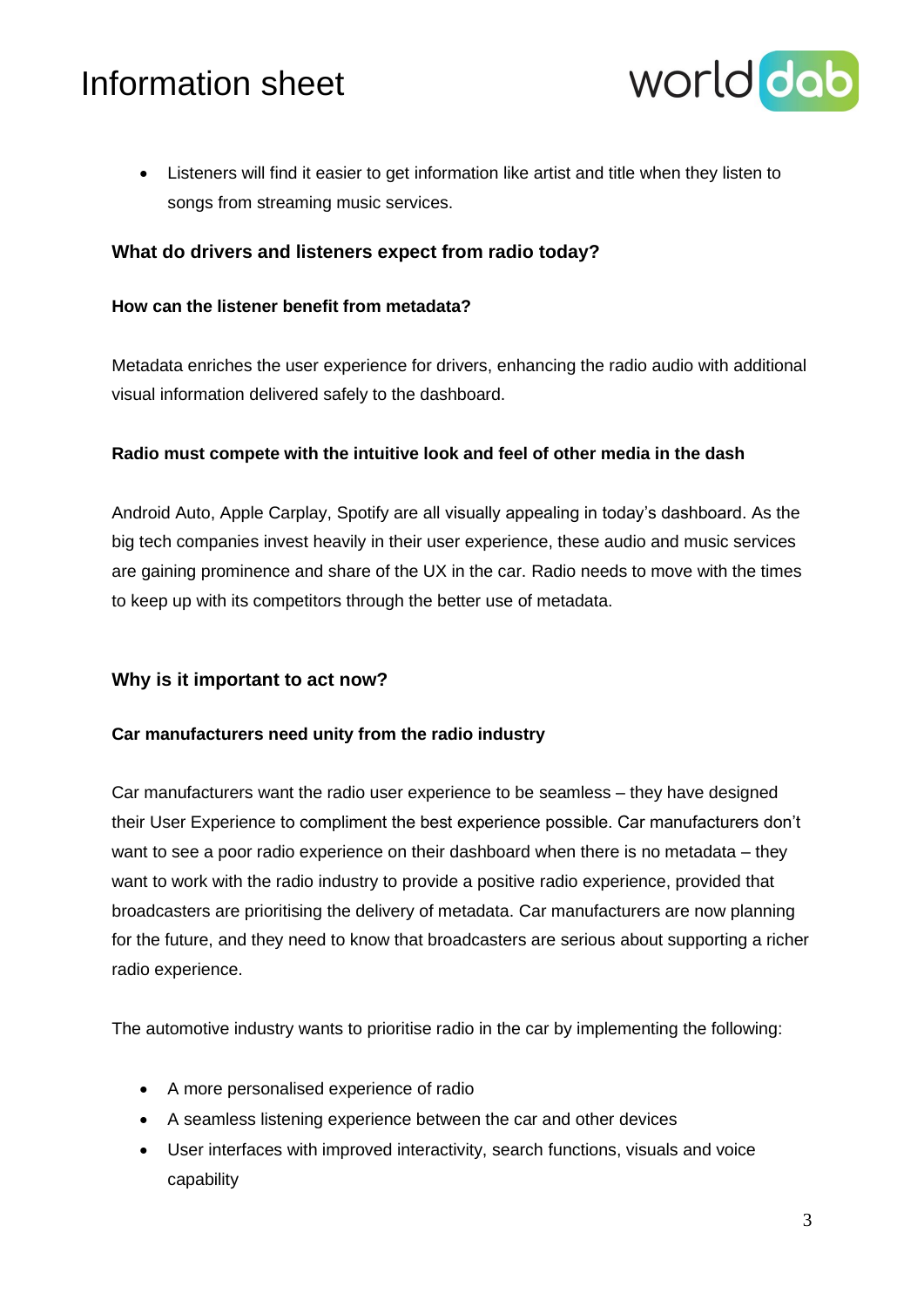

### <span id="page-3-0"></span>**What car manufacturers say**

Metadata is important because Radio has long suffered from lacking in a user experience which allows useful information to the user. Media, for some time has a multitude of ways to improve visual and appropriate content. With higher resolution screens now being commonplace, allows a much more immersive experience and Radio needs to make sure it embraces technology with data, images and relevant interactions, whilst on the move to not alienate drivers and passengers**. (Jaguar Land Rover)**

Our statement stays unchanged in this regards: the more broadcasters support the use of metadata and the more metadata they provide (Logos, Covers, tags, etc...), the better radio experience will be for the user in the vehicle. **(BMW)**

Metadata is important because it provides a lot of additional information to the user. We are interested on showing all the metadata on the music transmitted via DAB. We would like all the broadcasters to send metadata and to implement all the features provided by the DAB, such as the EPG, slideshow. This will lead to a more complete and effective experience for the end user. **(Fiat)**

With the metadata, the broadcaster makes the radio user experience more attractive and provides a real advantage for DAB vs. FM-RDS. That is the reason, why we stick to our previous statement that the in-vehicle radio experience will be better if the broadcaster provides as much as possible metadata along with the music via DAB. This gives us the ability to provide a better in-vehicle radio user experience. **(Ford)**

Some examples of in-car trends that are made possible with metadata:

- On-demand content requirement associated podcasts
- Larger and better dashboard screens rich visual content
- Autonomous cars more interaction with stations
- Connectivity associated content (e.g. find out more about etc.)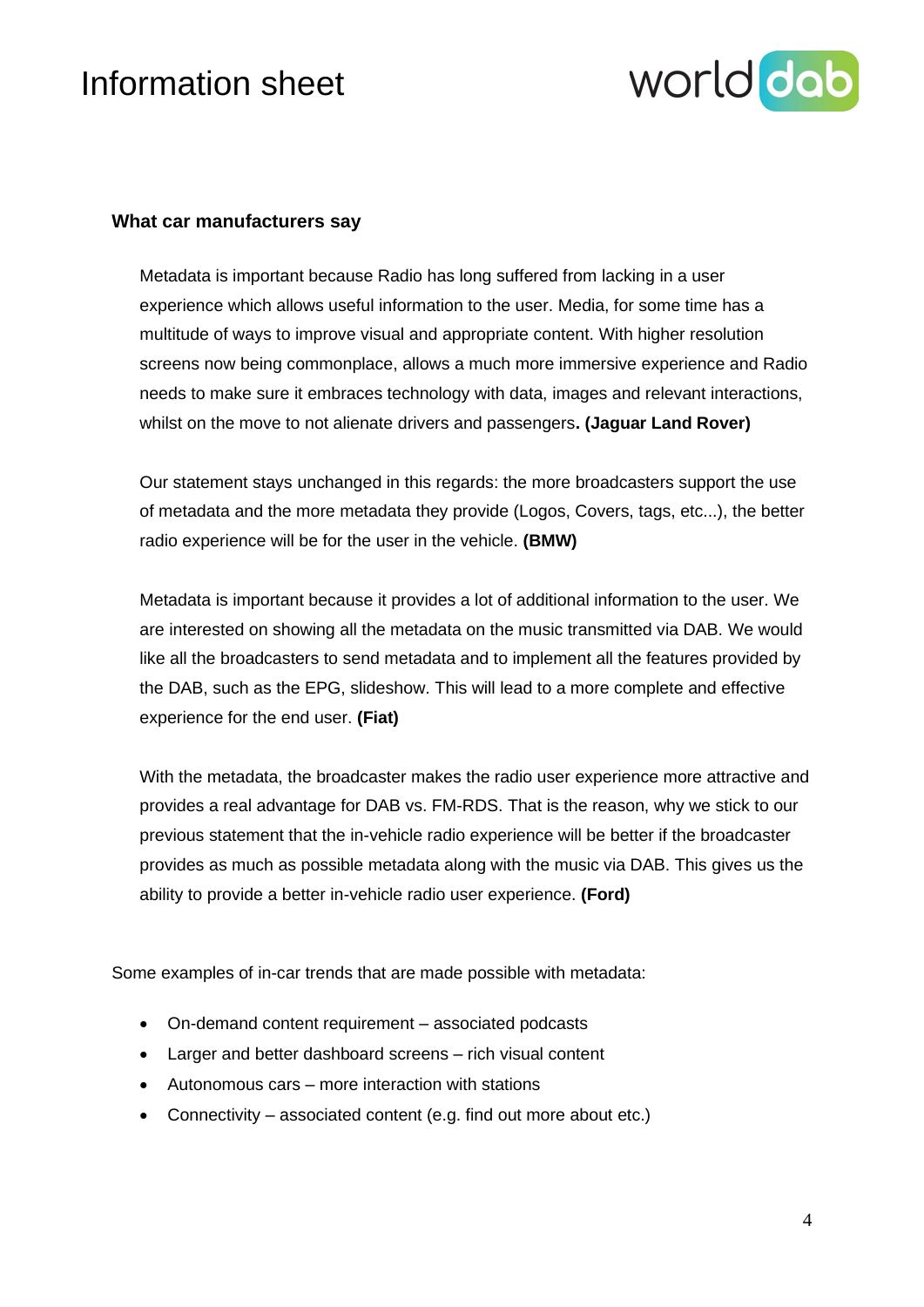

## <span id="page-4-0"></span>**Why is it important to send metadata over the air via DAB+?**

Some information is best sent over the air using DAB+, with supporting information sent via IP to provide a truly hybrid radio experience:

| <b>DAB Content</b>               | <b>Online Additional Content</b>        |
|----------------------------------|-----------------------------------------|
| DAB+ Audio                       | Audio streams                           |
| DAB Text - for basic information | Slideshow – for better quality text and |
| DAB Slideshow - for Visuals      | visuals                                 |
| DAB SPI* Logo - for Navigation   | SPI – for more information              |
| DAB SPI Programme Information    | SPI – with on-demand links – for richer |
|                                  | information                             |
|                                  |                                         |

## **\* SPI = Service Programme Information**

Text and Slideshow (over DAB and/or IP) can be used to show real time information about what the driver is listening to, for example artist and title of the current song, information about the current programme and presenter, news information, traffic information or advertising.



SPI (over DAB and/or IP) can be used to provide information about the station and its programmes, and link into on-demand and podcast content.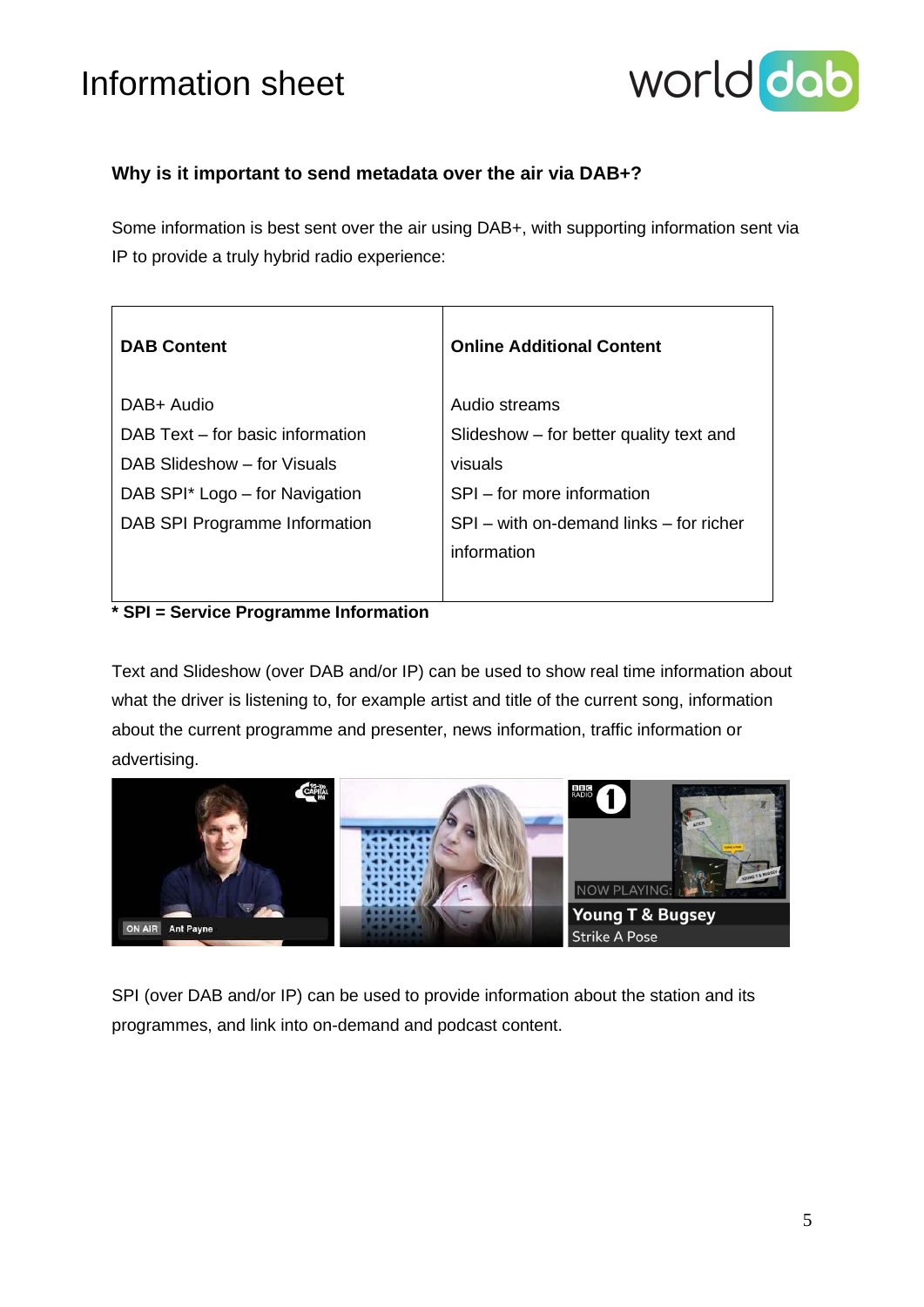

## <span id="page-5-0"></span>**A roadmap for broadcasters to implement metadata**

Check list and next steps to get your metadata to the dashboard:

- 1. **Engagement** ensure it is understood what the metadata roadmap looks like and how you want your station to look in the car
- 2. **Hygiene** you already have this data. Ensure you know what is required now, the format it is required in and how it is being provided
- 3. **Responsibility** clearly identify the team that is responsible for generating and providing metadata in other areas, and can help transfer the metadata to the car

Find out more and speak to someone who can advise from the WorldDAB network: [metadata@worlddab.org](mailto:metadata@worlddab.org)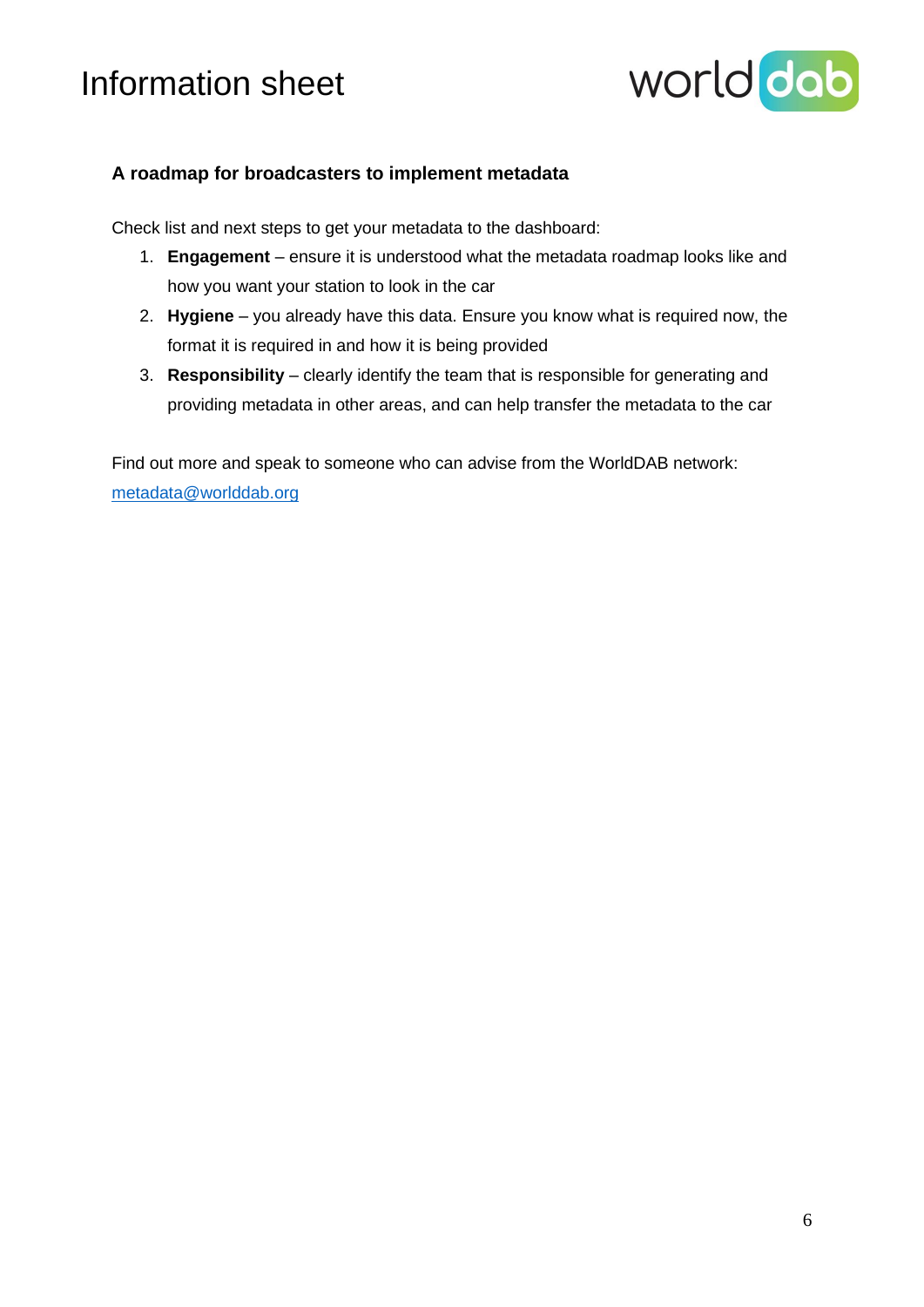

## <span id="page-6-0"></span>**Metadata guidelines – what should be provided**

### **Minimum – this should be provided now by every station**

- Station name in short form (8 characters)
- Station name in a longer format (16 characters)
- A short description of the station for instance, the marketing slogan ("The Greatest") Hits Of All Time")
- A longer description of the station for instance ("We play the Greatest Hits of All Time from artists like The Beatles, ABBA, Coldplay and more")
- Five different sized station logos. These sizes are the most likely to be used on a car dashboard. (You can find the exact sizes at [https://radiodns.org/get-involved/project](https://radiodns.org/get-involved/project-logo/technical-details/)[logo/technical-details/\)](https://radiodns.org/get-involved/project-logo/technical-details/).
- DAB and FM information this is essential to link your station to the right metadata and content.

This information should be provided online (using the SPI standard). Where possible it should also be transmitted over DAB.

## **Advanced Service Information – recommended that this is provided in addition to Minimum**

- Station logos in more formats additional to those in minimum
- Live IP streams
- Podcasts and catchup shows
- Phonetics to enhance voice control this will improve the listeners' ability to find your station quickly using voice assistants

This information should be provided online (using the SPI standard).

### **Realtime Programme Information – recommended that this is provided in addition to Minimum**

• Information on what is on-air now on your station, at least at a "per programme" level. Produce it in text form and as a visual image.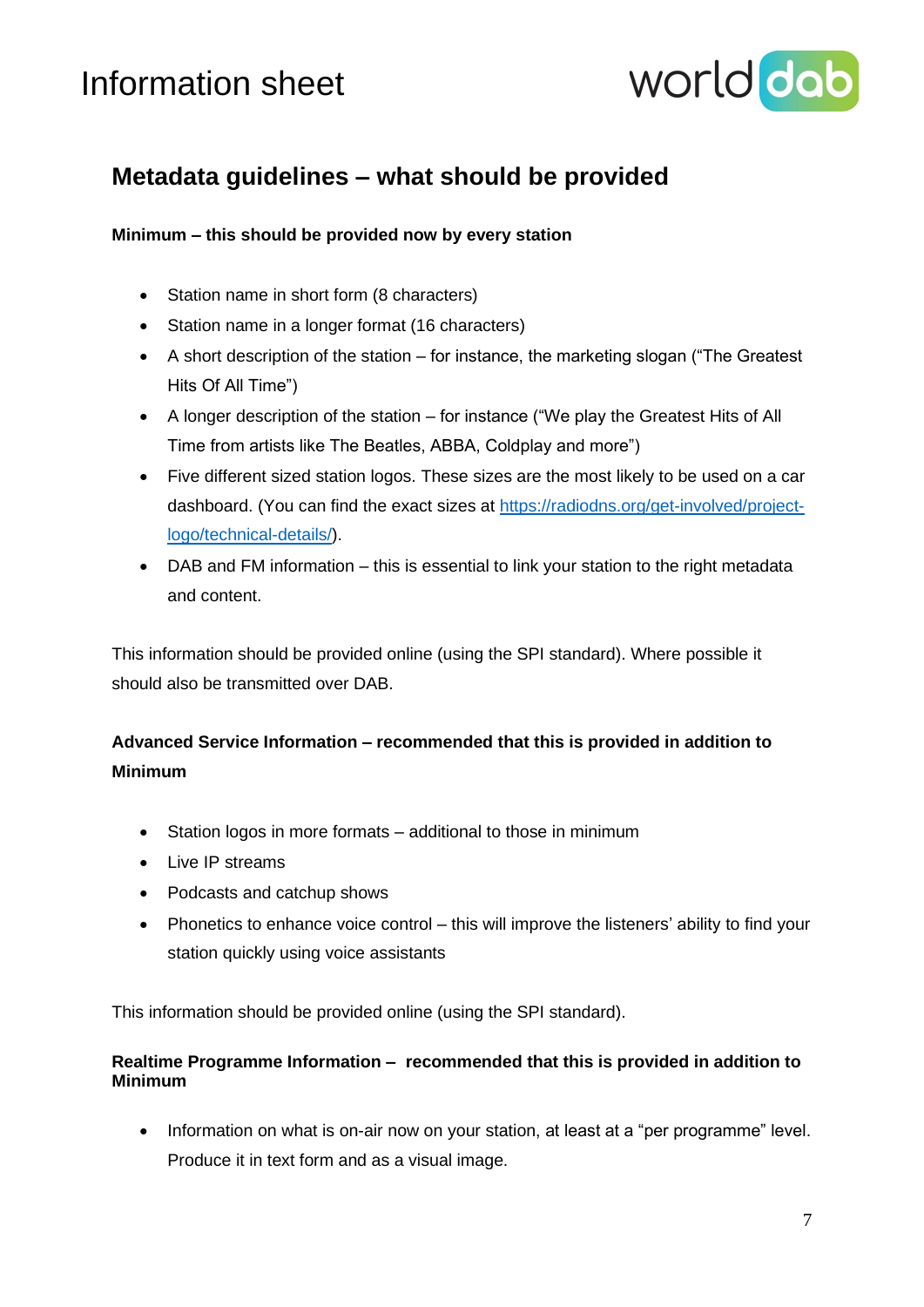

This information should be provided online (using Slideshow). Where possible it should also be transmitted over DAB. Online visuals must be at a higher resolution / quality than those transmitted over DAB.

### **Future – the longer-term roadmap to be determined but could include:**

- Create more dynamic real-time information (text and visuals), changing on each onair event – songs, links, news, traffic, advertising.
- Metadata supporting a more personalised experience e.g. links like "find out more" taking the listener to more content. Better recommendations to e.g. more on-demand content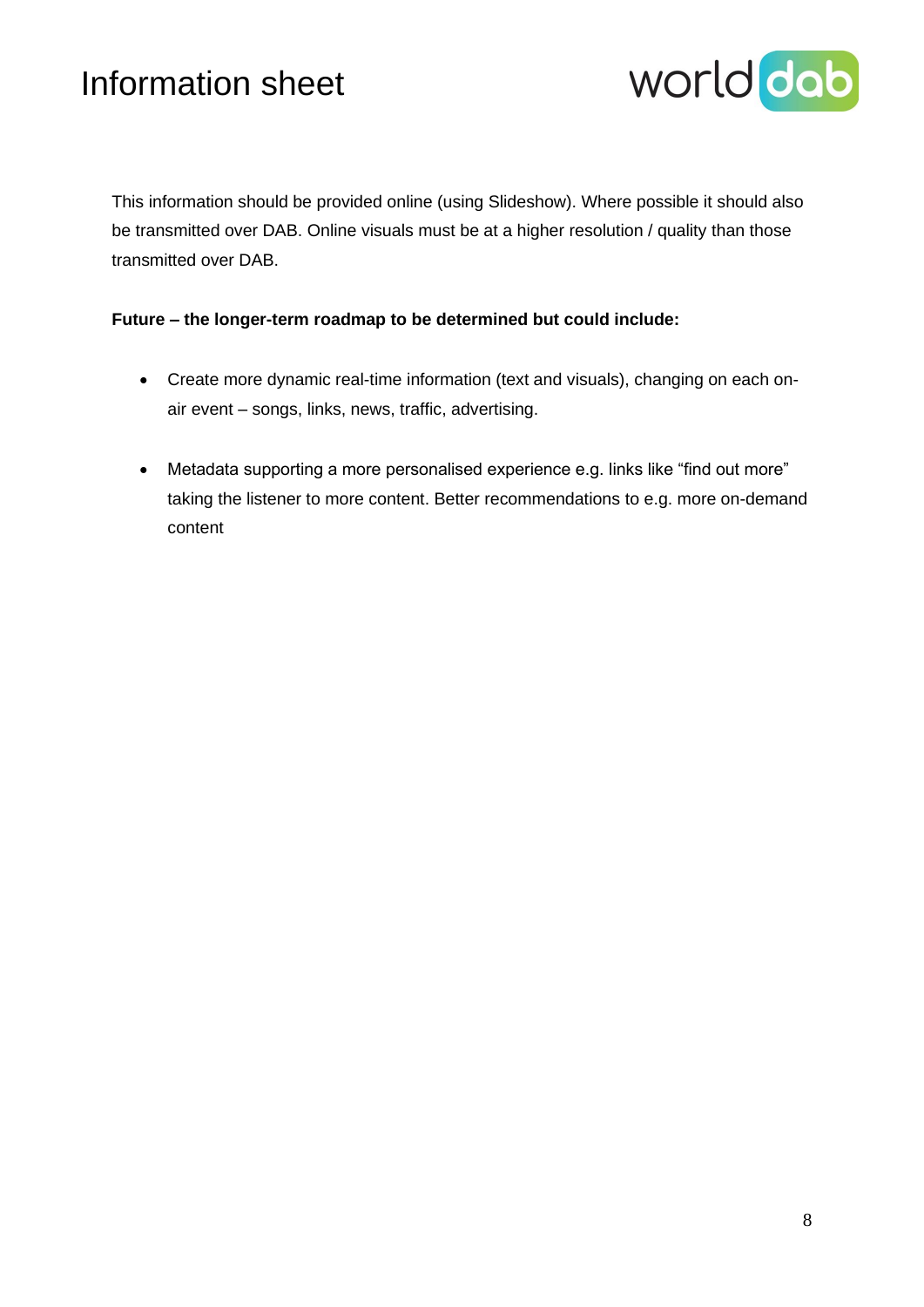

## <span id="page-8-0"></span>**Metadata – technical information**

### **How is metadata transmitted to the listener?**

To bring metadata to the customers, broadcasters can use it in several ways:

- FM RDS simple text information
- DAB+ logos, text, visuals and programme information
- RadioDNS (IP) enhanced logos, text, visuals, on-demand content

|                         | metadata                                                       | DAB+                                                                                                                                            | IP                                                                                                        |  |
|-------------------------|----------------------------------------------------------------|-------------------------------------------------------------------------------------------------------------------------------------------------|-----------------------------------------------------------------------------------------------------------|--|
| <b>Minimum</b>          | Audio                                                          | Audio encoding:<br>$\bullet$<br>$AAC+ (DAB+)$<br>Audio encoding:<br>$\bullet$<br>MPEG2 (DAB - UK<br>Only)                                       | Audio Encoding: AAC,<br>AAC+ or MP3<br>Transport: Icecast,<br>HLS, MPEG-DASH<br>Bitrates: 48-128kbps      |  |
|                         | <b>Station Logos</b>                                           | 4 sizes                                                                                                                                         | 5 sizes                                                                                                   |  |
|                         | <b>Station Name</b>                                            | Short name<br>$\bullet$<br>Medium name<br>$\bullet$                                                                                             | Short name<br>$\bullet$<br>Medium name<br>$\bullet$<br>Short description<br>$\bullet$<br>Long description |  |
|                         | Genre Information                                              | Programme Type<br>$\bullet$                                                                                                                     | One or more genres                                                                                        |  |
|                         | Real time text information                                     | Current programme, current song, current<br>advertisment etc.                                                                                   |                                                                                                           |  |
| <b>Advanced</b>         | Programme information<br>(SPI)                                 | Today and<br>$\bullet$<br>tomorrows<br>programmes                                                                                               | Up to 14 days of<br>$\bullet$<br>detailed programme<br>information                                        |  |
|                         | Real time visual<br>information<br>(Slideshow)                 | Visual image of current presenter, song artist and<br>title, advertiser product etc.                                                            |                                                                                                           |  |
| <b>More</b><br>advanced | Podcast information for<br>current and all (catch up)<br>shows | Podcast and On-Demand audio associated with<br>each programme in SPI<br>Phonetic information in your Service and<br>Programme (SPI) Information |                                                                                                           |  |
|                         | Phonetics to enhance<br>voice control                          |                                                                                                                                                 |                                                                                                           |  |

#### **Metadata requirements**

This functionality is defined in these ETSI technical standards:

- DAB EN 300 401
- $DAB + TS 102 563$
- DAB Text EN 300 401